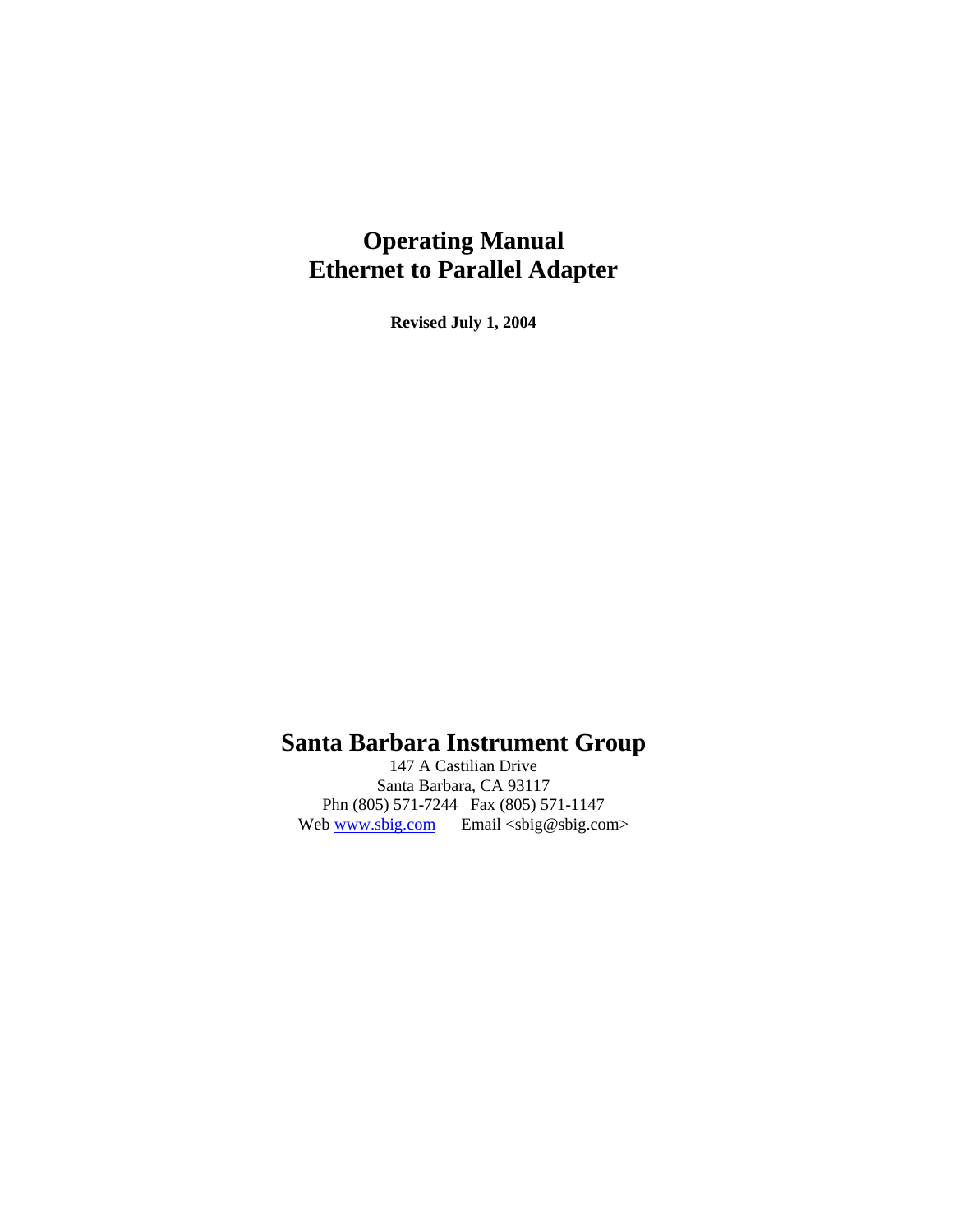## **Introduction**

Thank you for buying SBIG's Ethernet to Parallel Adapter (E2P or EPA). This accessory allows you to talk to your Parallel Port based SBIG Camera (ST-7, ST-8, etc.) over an Ethernet network. This makes it easy to talk to a camera in your backyard observatory from the comfort of your house. While the Parallel Ports of most computers can be extended to 50 feet and possibly further, Ethernet cables on networks can be hundreds of feet in length. The E2P adapter works with SBIG's drivers and applications based upon those drivers running on Microsoft Windows, Macintosh OSX and Linux.

### *What's Included*

SBIG's Ethernet to Parallel Adapter consists of the following items:



- Ethernet to Parallel Adapter Box
- US 12VDC @ 400ma Wall Transformer
- Serial Cable for Setup
- Ethernet Patch Cable
- Floppy Diskette with Setup Utilities
- CCDOPS Version 5 Camera Control Software

Users in areas without 110V power will need to substitute an appropriate wall transformer or power source. The power requirements for the Ethernet to Parallel Adapter Box are 9 to 34 Volts DC at 2 Watts ( 225ma @ 9V, etc). Simply unscrew the Wall Transformer from the power connector on the back of the unit and attach the alternate power source, noting the proper polarity:

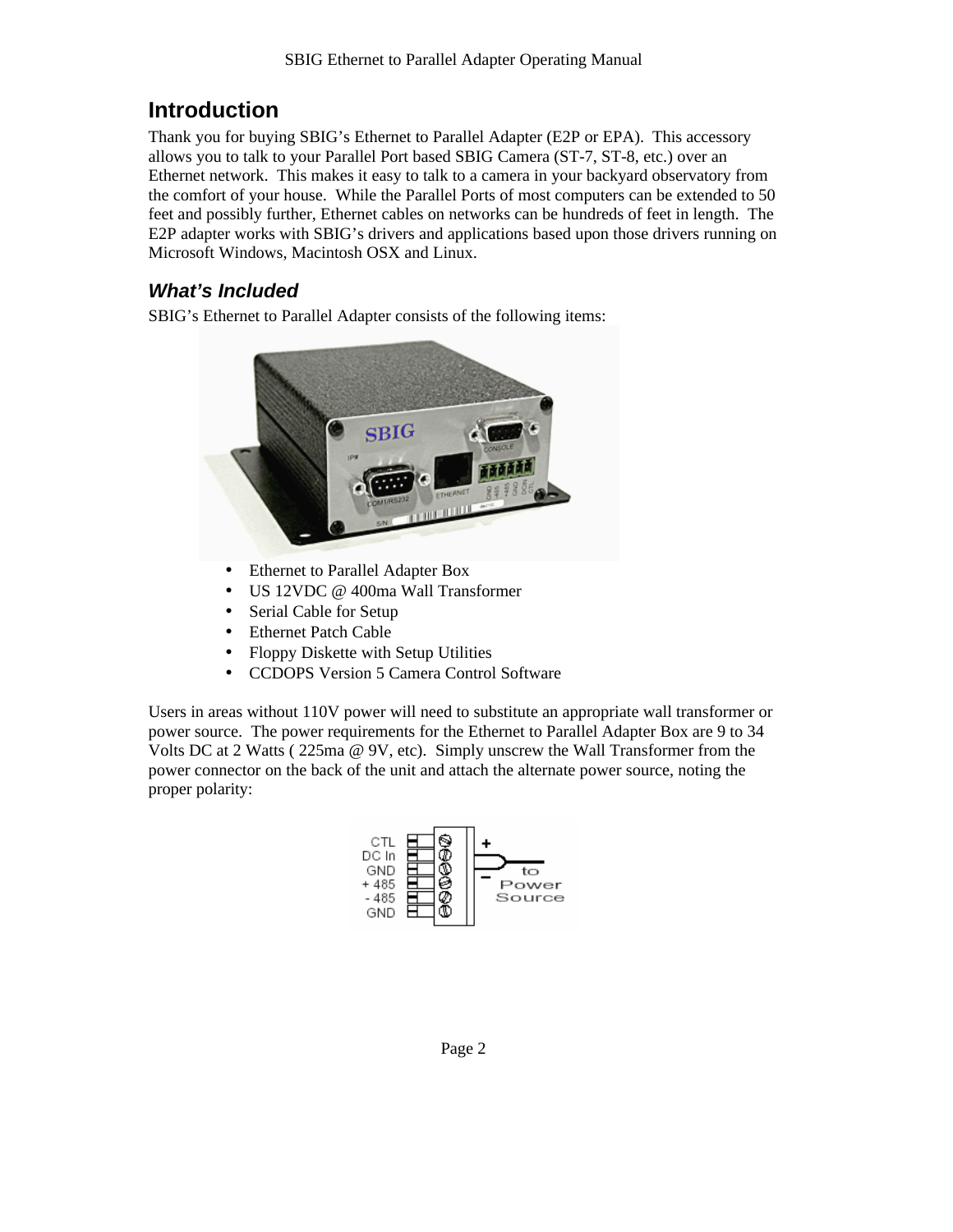### **Setup**

When you first receive the Ethernet to Parallel Adapter box you must install the software and the unit must be setup to your particular network configuration. This section details what is required to start using the accessory.

#### *Installing the Windows Software*

If installing on a Windows 2000 or XP machine make sure you are logged in as the administrator first. You'll need to install SBIGs drivers and CCDOps software from the "**SBIG Software and Catalog**" CD-ROM as described below:

- Insert the CD ROM into your CD drive. If a menu program doesn't start automatically run the **autorun.exe** program from the CD.
- Click the **Setup a New Camera** button.
- Follow the on-screen instructions to install CCDOps and the SBIG Drivers.

**Note:** *If you can't run the autorun.exe program or want to manually install the software run the installers from the CCDOps and Driver Checker folders of the CD-Rom and don't forget to click the Update button in the Driver Checker to install the drivers*.

#### *Running with Mac OSX or Linux based Software*

Follow the separate instructions for installing the SBIG Drivers and application software for your Mac OSX or Linux based systems.

#### *Powering up the Unit*

The typical installation of the Ethernet to Parallel Adapter (EPA) will involve connecting the accessory to a free port on a hub on your Ethernet network as shown in the diagram below. Please note the following regarding this accessory:

- The Ethernet patch cable provided with the unit is meant to connect the EPA to a hub. If you want to connect the EPA directly to an Ethernet adapter in your computer without going through a hub you'll need to obtain a "crossover" cable and use that to connect between the computer and the EPA.
- The SBIG Ethernet to Parallel Adapter is a 10 Base-T appliance but will work fine on Auto-sense Ports of 100 Base-T hubs.

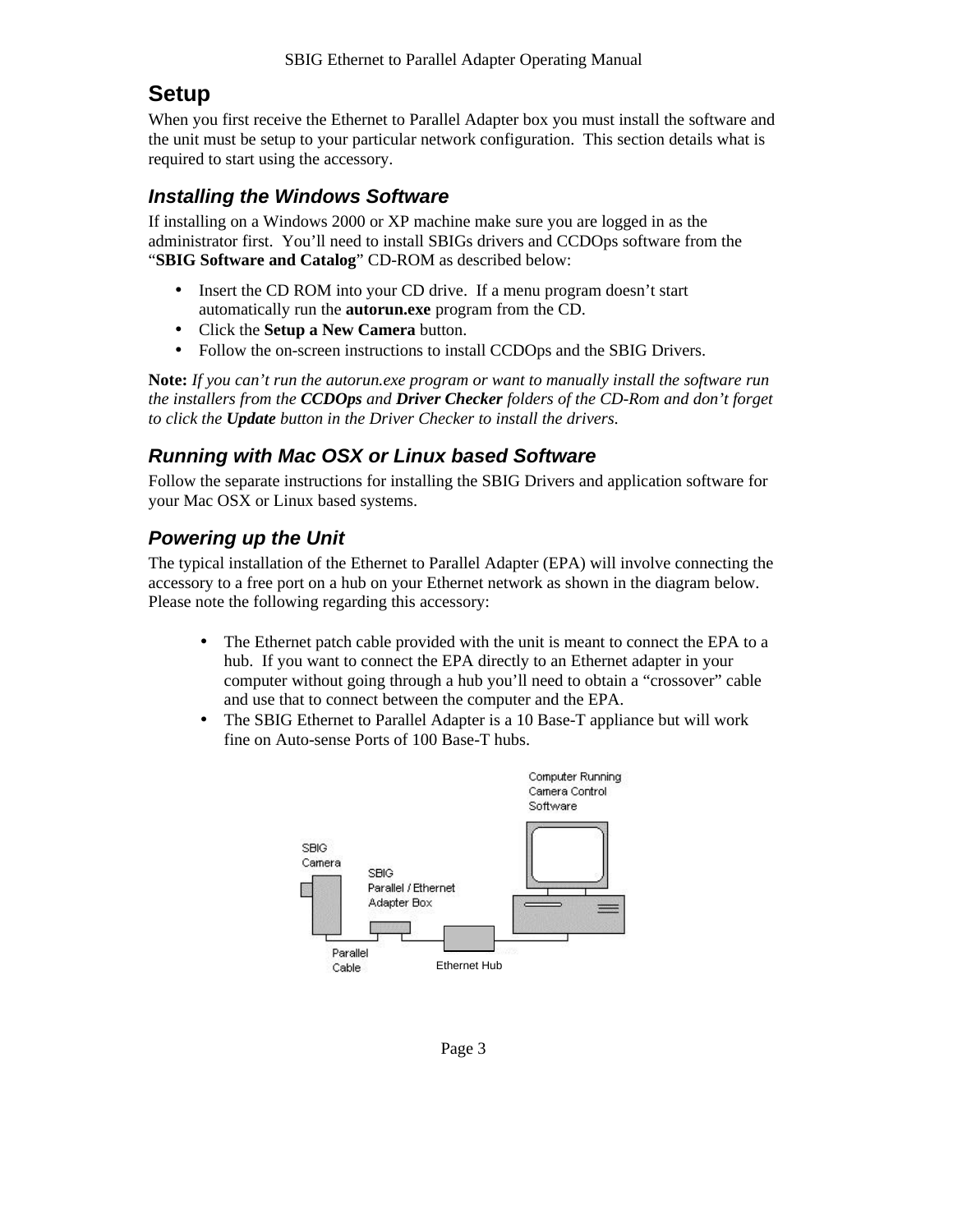Power up the unit by plugging in the power supply and connect the EPA to the network with the Ethernet Patch Cable. The **PWR** LED on the front panel should illuminate indicating power to the unit and the **LNK** LED should illuminate indicating the connection to the live Ethernet network. If the **LNK** LED is not illuminated it's probably because you have connected directly to your computers Ethernet Adapter and did not use a crossover cable. Also the **ACT** LED may blink with Ethernet activity.

#### *Ethernet Configuration*

As the Ethernet to Parallel Adapter is an Ethernet Appliance it may need to be configured for operation on your network. From the factory the Ethernet to Parallel Appliance is configured as IP address **192.168.0.99**. Changing the IP address is done using a serial cable and terminal program like the Windows **Hyper Terminal** application. Before we start that though you'll need to obtain the following IP address information:

**IP Address of the EPA** – This is the IP address you will assign to the EPA (the factory configured address is 192.168.0.99). It needs to be an IP address on your local network that is unassigned to any other devices. Typical installations include:

*I access the Internet using a dial-up modem or I don't have a local network* - In this case you need to assign an IP address to both your PC and the EPA. A typical setup would be to set your PC to **192.168.0.1** and the EPA to **192.168.0.2**.

*I access the Internet using a Cable Modem or DSL Modem* – In this case you either have a local network and need to assign an IP address for the EPA that is compatible with your network or you need to contact you Internet Service Provider (ISP) and ask them for which address you can use. You must pick a fixed IP address for the EPA even if your computers IP address is assigned dynamically by your ISP.

**Network Mask** – This is typically 255.255.255.0 for small in-home networks. For larger installations check with your Network Administrator.

**Gateway Address** – If you have a gateway on your local network that allows access to the internet you will need its IP address. If not just leave it blank.

For convenience write the values you have chosen in the spaces below:

| <b>PC IP Address:</b>  |                                                                                 |
|------------------------|---------------------------------------------------------------------------------|
| <b>EPA IP Address:</b> | the contract of the contract of the contract of the contract of the contract of |
| Network Mask:          | the contract of the contract of the contract of the contract of the contract of |
| Gateway Address:       | the contract of the contract of the contract of the contract of the contract of |

If you need to assign an IP address to your PC (actually the TCP/IP Protocol of your Ethernet Adapter) use the Network Control panel as shown below: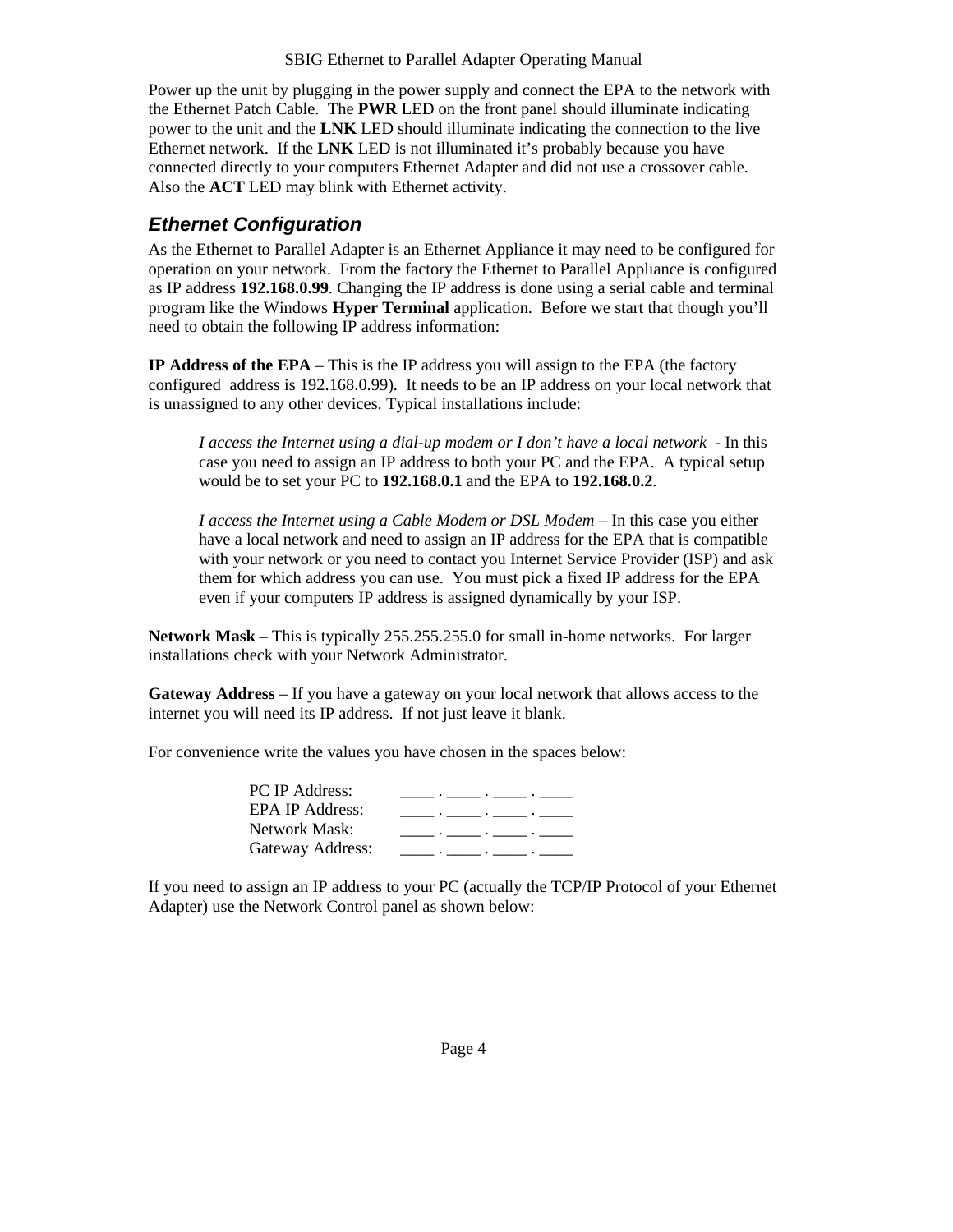#### SBIG Ethernet to Parallel Adapter Operating Manual

| ? X <br><b>Network</b>                                                                                                                                                                                                                                            | <b>TCP/IP Properties</b>                                                                                                                                                                                                                                                                    |                              | ? X               |
|-------------------------------------------------------------------------------------------------------------------------------------------------------------------------------------------------------------------------------------------------------------------|---------------------------------------------------------------------------------------------------------------------------------------------------------------------------------------------------------------------------------------------------------------------------------------------|------------------------------|-------------------|
| Configuration   Identification   Access Control                                                                                                                                                                                                                   |                                                                                                                                                                                                                                                                                             |                              |                   |
|                                                                                                                                                                                                                                                                   | <b>Bindings</b>                                                                                                                                                                                                                                                                             | Advanced                     | <b>NetBIOS</b>    |
| The following network components are installed:                                                                                                                                                                                                                   | DNS Configuration                                                                                                                                                                                                                                                                           | Gateway   WINS Configuration | <b>IP Address</b> |
| ■   3Com EtherLink 10/100 PCI For Complete PC Managemer ▲  <br>■ Dial-Up Adapter<br>ชี 3Com TCAATDI Diagnostic TDI<br>TCP/IP -> 3Com EtherLink 10/100 PCI For Complete PC f<br>TCP/IP >> Dial-Up Adapter<br>Properties<br>Add<br>Remove<br>Primary Network Logon: | An IP address can be automatically assigned to this computer.<br>If your network does not automatically assign IP addresses, ask<br>your network administrator for an address, and then type it in<br>the space below.<br>Obtain an IP address automatically<br>O<br>Specify an IP address: |                              |                   |
| Windows Logon                                                                                                                                                                                                                                                     | IP Address:                                                                                                                                                                                                                                                                                 | $192.168.0$ . 1              |                   |
| File and Print Sharing                                                                                                                                                                                                                                            | Subnet Mask:                                                                                                                                                                                                                                                                                | 255.255.255.0                |                   |
| Description<br>TCP/IP is the protocol you use to connect to the Internet and<br>wide-area networks.<br><b>OK</b><br>Cancel                                                                                                                                        | Detect connection to network media<br>⊽                                                                                                                                                                                                                                                     | OK                           | Cancel            |

Now let's use the Hyper Terminal application to configure the Ethernet to Parallel Adapter:

- 1. Double-click to open the "Direct to COM 1" setup file in the E2PUTILS sub-directory of the install directory or run the **Hyper Terminal** application from your Start Menu -> Programs -> Accessories -> Communications and configure Hyper Terminal for COM 1, 9600 Baud, 1 Stop Bit, No parity and Hardware or None Flow Control.
- 2. Connect the provided serial cable between your PCs COM 1 port and the Ethernet to Parallel Adapters Console port.
- 3. Hit the Reset button on the EPA and you will see text start to scroll across the Hyper Terminal screen. While the text is still scrolling hit the Space Bar on your PC. This stops the EPA from running the Server Program and allows configuring the unit. If you don't see a "B:>" prompt<sup>1</sup> as the last line on the screen hit the reset button again then hit the Space Bar.
- 4. At the "B:>" prompt type CONFIG then hit enter. The CONFIG program will ask you for the IP address, subnet-mask and gateway address as we discussed above. Enter the values you determined above. The CONFIG program may also ask for the Primary and Secondary Name Server addresses. You can simply hit the enter key there. If you make a data entry error you can rerun the CONFIG program.

l

<sup>1</sup> Does the "B:>" prompt from the EPA remind you of MS-DOS? It should because the EPA is actually a micro version of a PC computer running an embedded version of DOS.